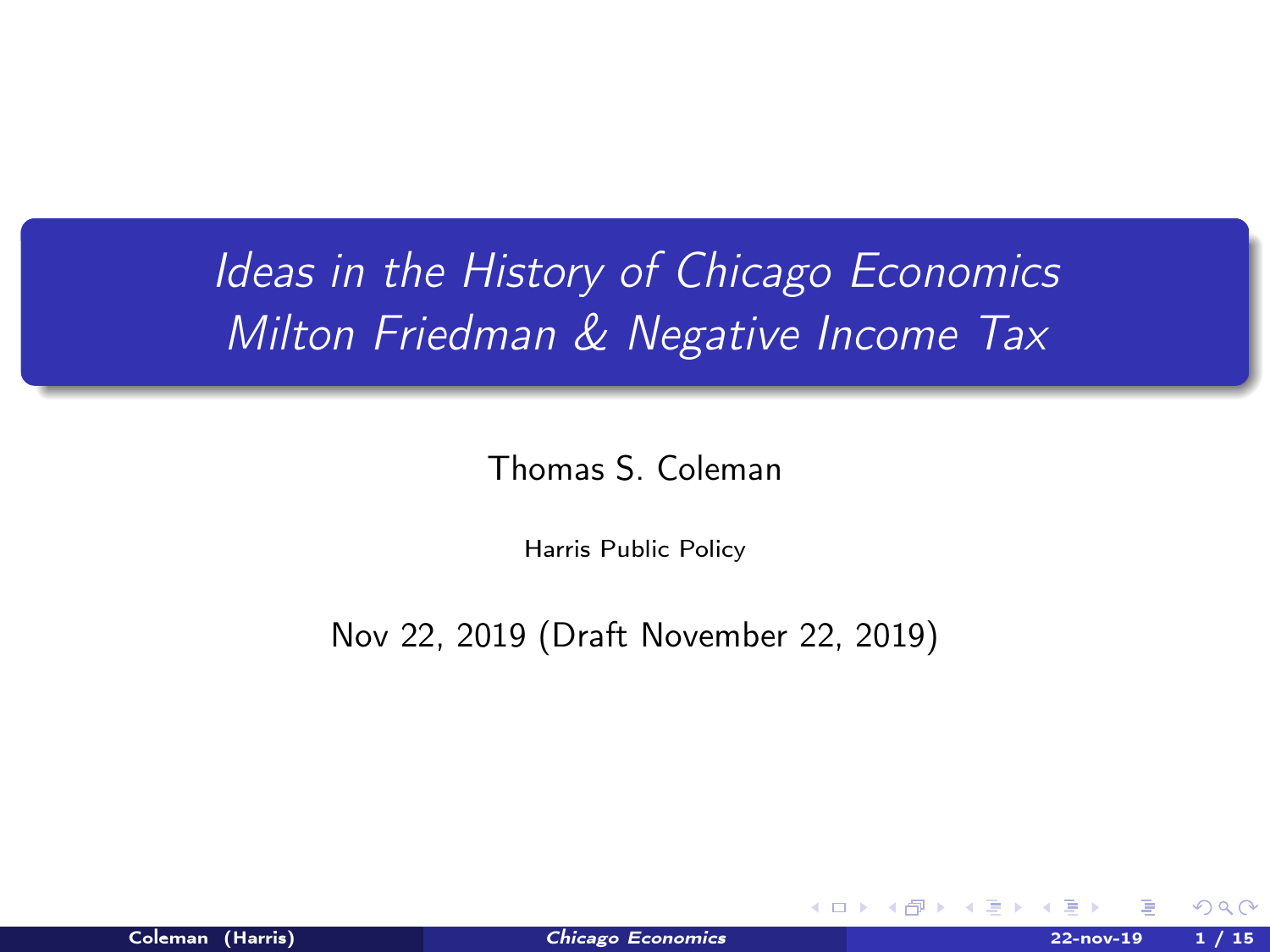### **O** [Overview](#page-2-0)

<sup>2</sup> [History of Ideas](#page-6-0)

**3 [Milton Friedman & Negative Income Tax](#page-11-0)** 

 $299$ 

**K ロ ▶ K 御 ▶ K 君 ▶ K 君**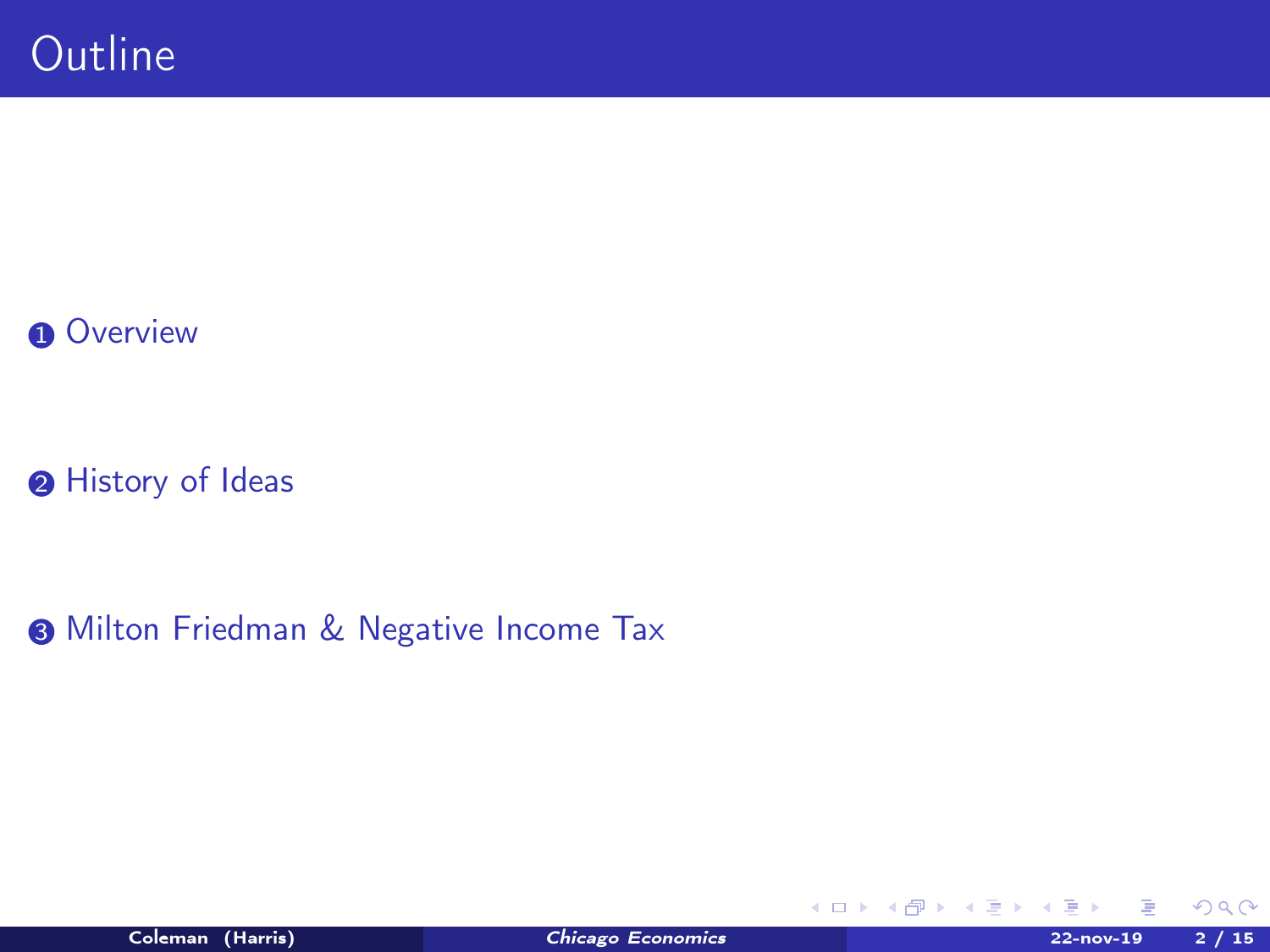<span id="page-2-0"></span>Many "Histories of Chicago Economics" discuss people, politics, ideology But I want to change focus

• Discuss Ideas and Concepts that have sprung from Chicago

Two Central Themes:

- **1** Taking economics seriously
- **2** Applying and testing economics empirically

In discussions of economic science, Chicago stands for an approach that takes seriously the use of economic theory as a tool for analyzing a startling wide range of concrete problems, . . . that insists on the empirical testing of theoretical generalizations, and that rejects alike facts without theory and theory without facts. [1974 address to the University of Chicago Trustees. cf UofC Magazine Jan-Feb 2007, volume 99, issue 3]

キロメ メ御き メモチ メモチ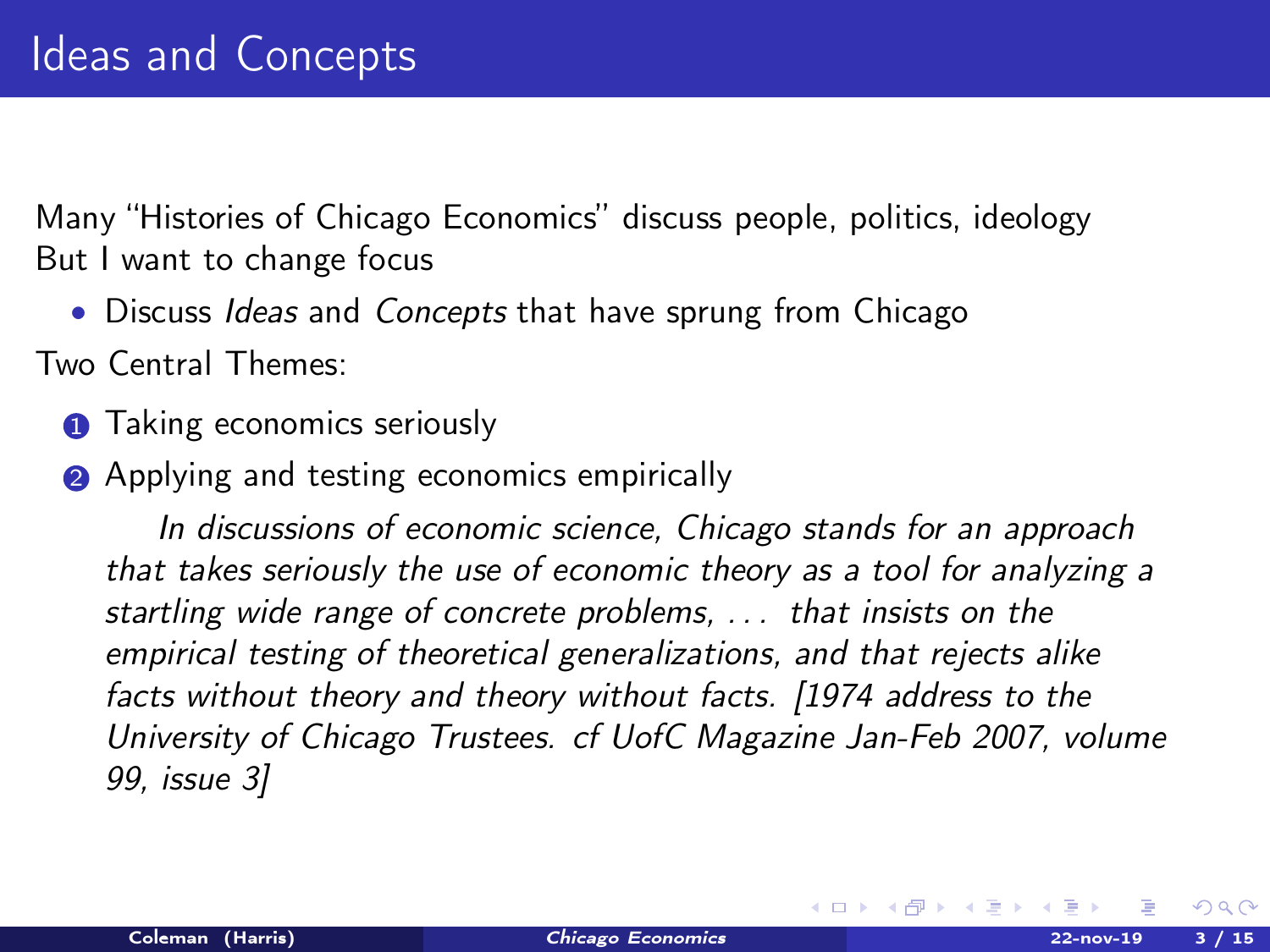Quoting from 2012 presentation at the Friedman Centenial Celebration

**1** Faculty know and understand the corpus of economic theory and economic empirical knowledge – not just their specialty within the field. Students and faculty speak a common language – the language of basic price theory and the economics of incentives – and that we can communicate these ideas clearly.

イロト イ押ト イヨト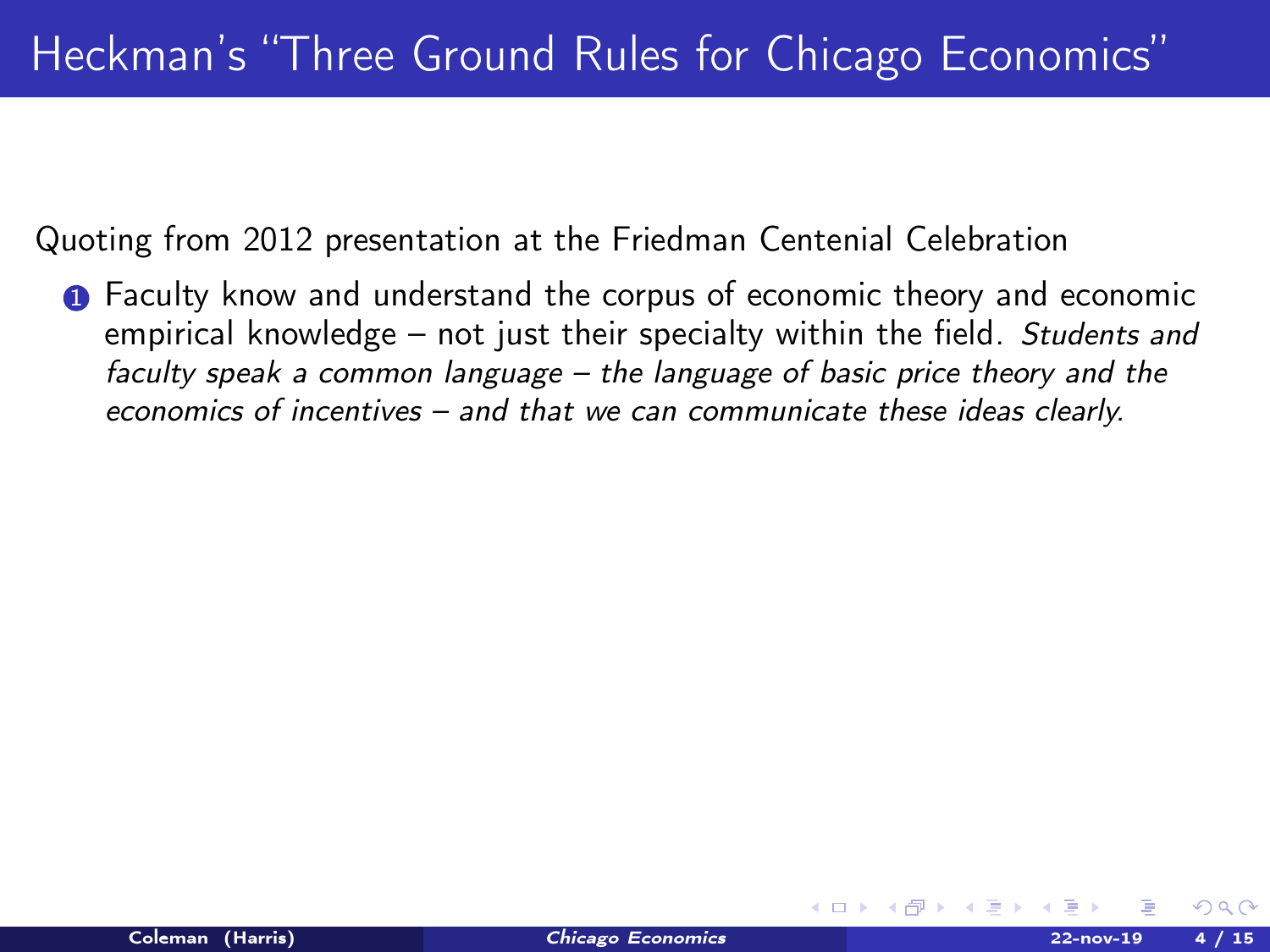Quoting from 2012 presentation at the Friedman Centenial Celebration

- **1** Faculty know and understand the corpus of economic theory and economic empirical knowledge – not just their specialty within the field. Students and faculty speak a common language – the language of basic price theory and the economics of incentives – and that we can communicate these ideas clearly.
- **2** Chicago views economics as a serious subject, tackling serious problems.

イロト イ押ト イヨト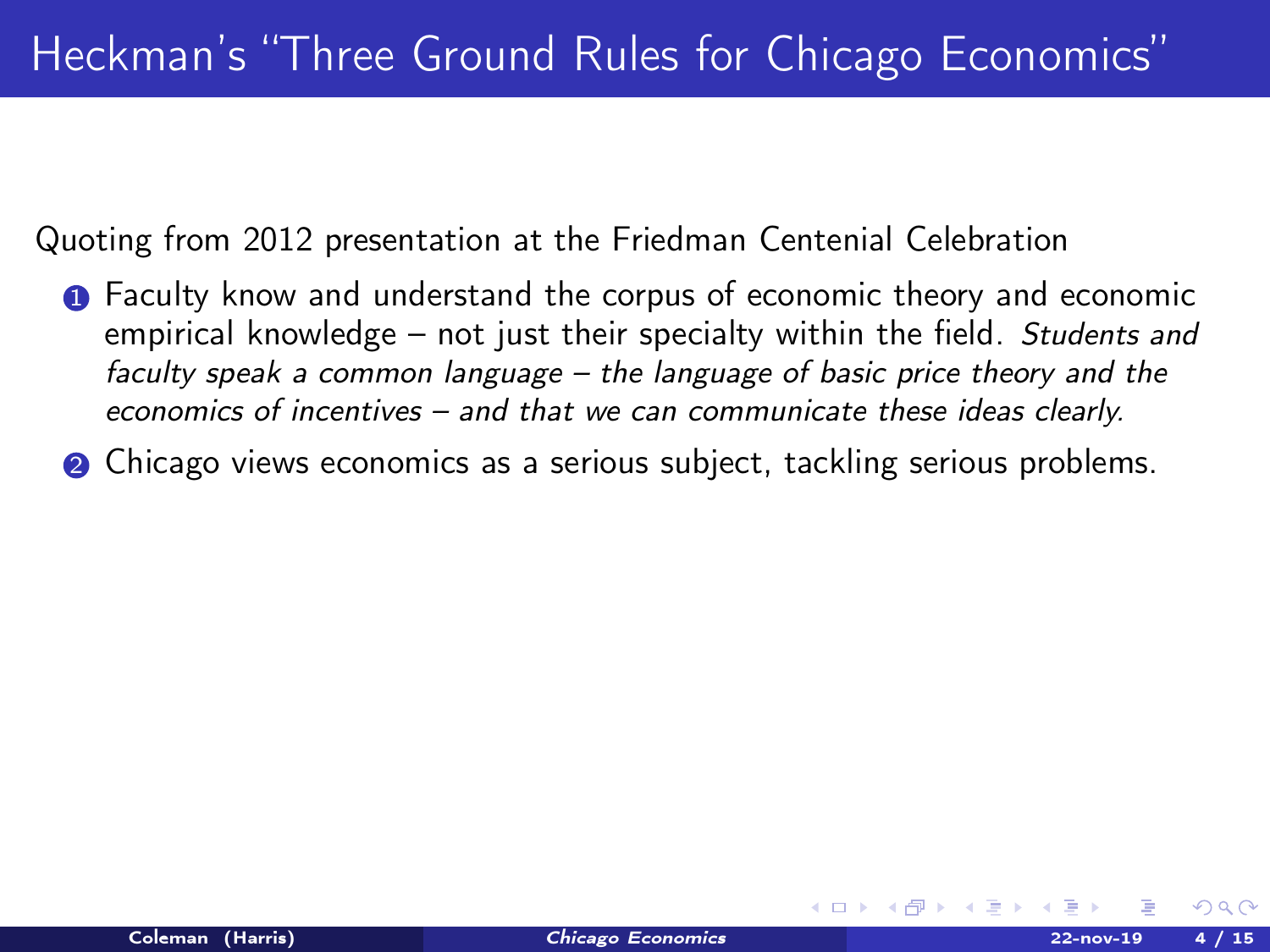Quoting from 2012 presentation at the Friedman Centenial Celebration

- **1** Faculty know and understand the corpus of economic theory and economic empirical knowledge – not just their specialty within the field. Students and faculty speak a common language – the language of basic price theory and the economics of incentives – and that we can communicate these ideas clearly.
- **2** Chicago views economics as a serious subject, tackling serious problems.
- <sup>3</sup> Chicago economics demands that scholars move beyond selective and self-serving appeals to "stylized facts" to "illustrate" theories and instead engages and promotes the serious scientific task of careful and creative analyses of data, linking theory and evidence. Chicago values the hard empirical work that produces convincing evidence and rigorous economic theorizing that produces lasting contributions to important problems.

**K ロ ト K 何 ト K ヨ ト K**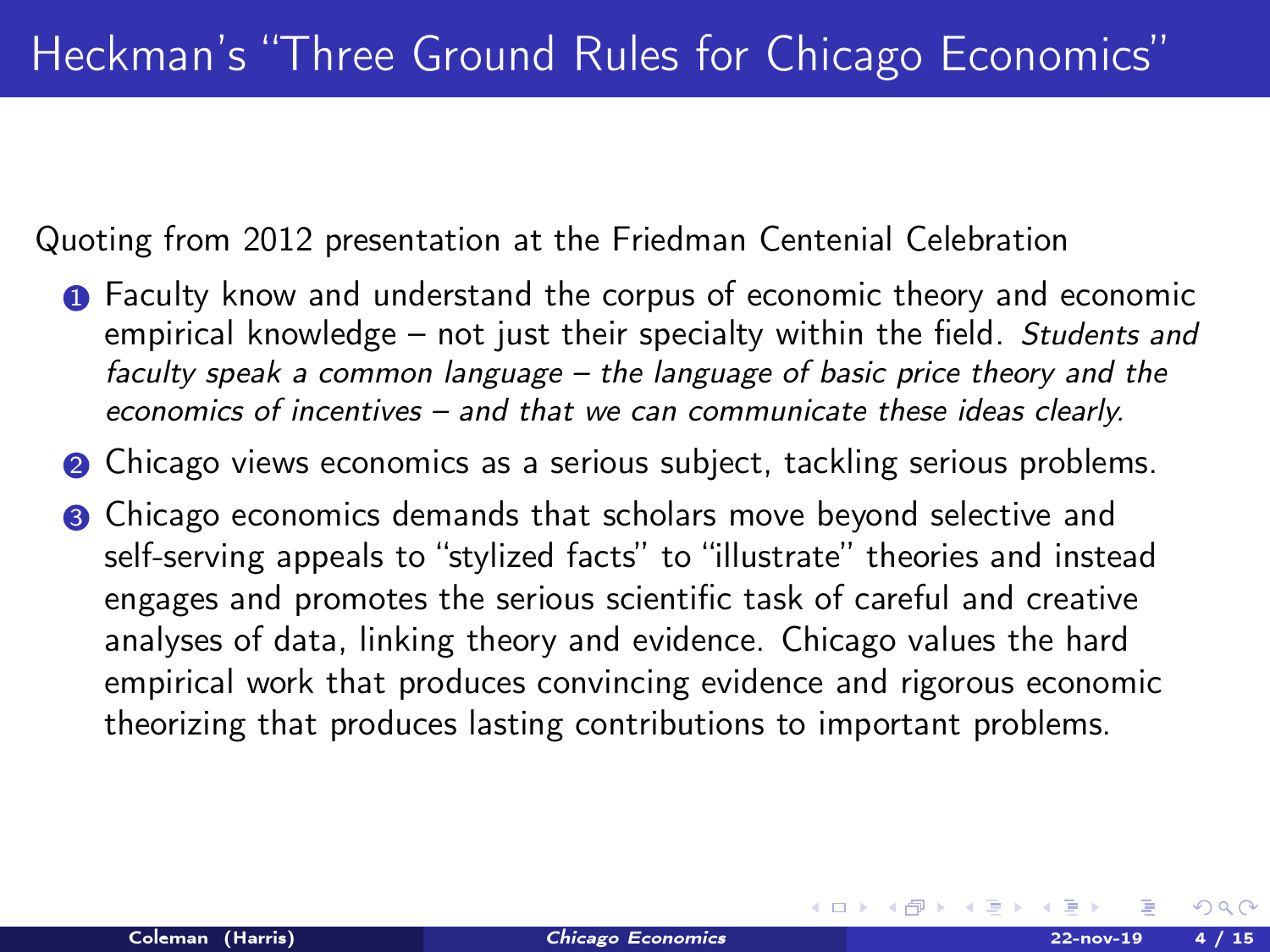#### <span id="page-6-0"></span>**O** [Overview](#page-2-0)

### <sup>2</sup> [History of Ideas](#page-6-0)

**3 [Milton Friedman & Negative Income Tax](#page-11-0)** 



E

 $299$ 

メロトメ部 トメミドメ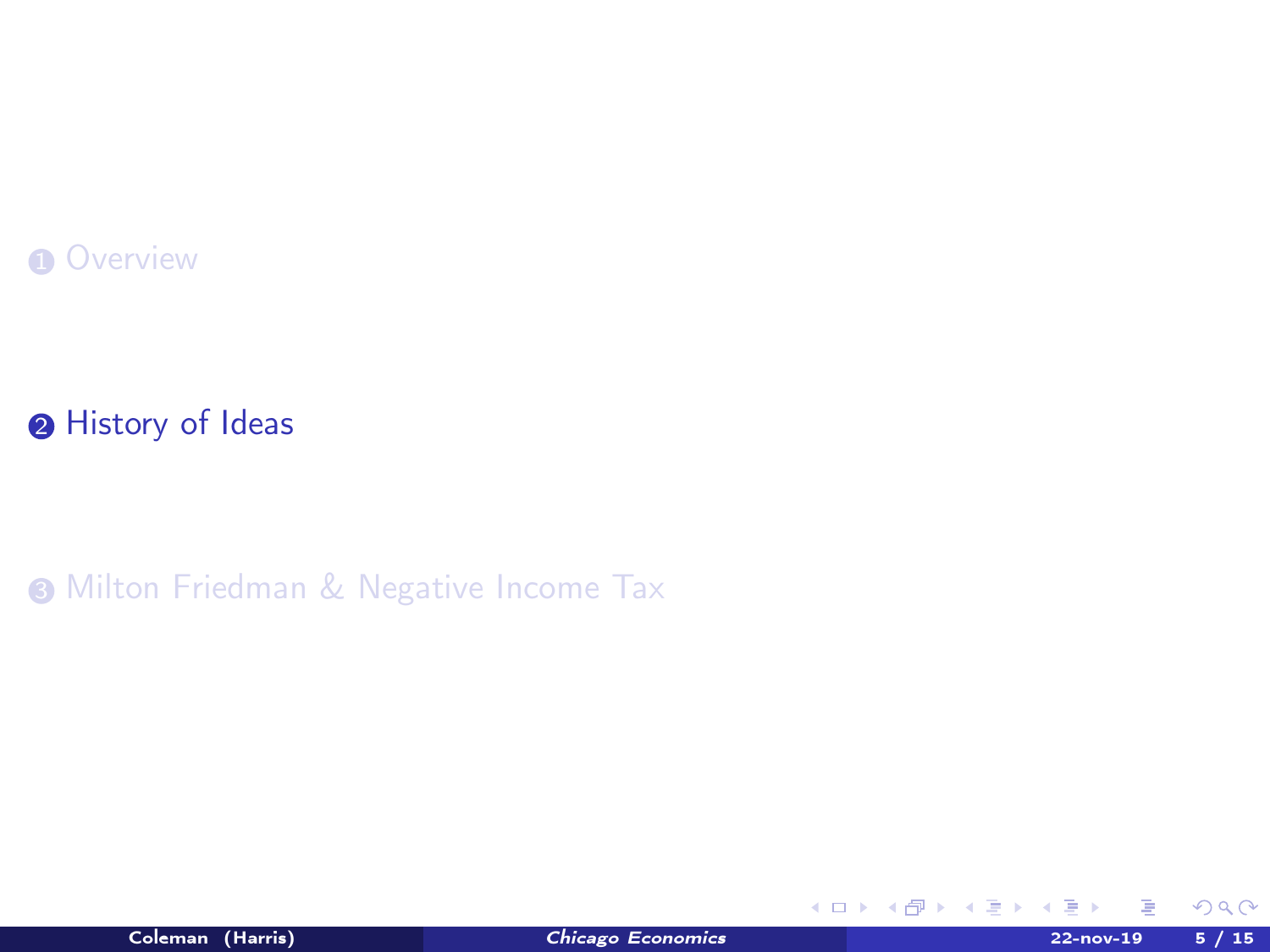# A History of Ideas – The Big Names & Big Ideas

- Thorstein Veblen: Conspicuous Consumption
- Frank Knight: Risk vs Uncertainty (Ambiguity)
- Jacob Viner: Price Theory
- Ronald Coase: Externalities
- Robert Fogel: Economic History
- Friedman: Cons fn & perm income; Methodology; Monetary History; Phillips curve and NAIRU
- T.W. Schultz: Ag Econ; Human Capital
- George Stigler: Regulatory Capture; Economics of Information
- Robert Mundell: Optimal Currency Areas
- Robert Lucas: Rational Expectations
- Gary Becker: Human Capital; Economics of the Family; Discrimination
- James Heckman: *Econometrics: Labor:* Early Childhood
- Lars Hansen: *Econometrics*; Ambiguity

**K ロ ▶ | K 御 ▶ | K 唐 ▶ |**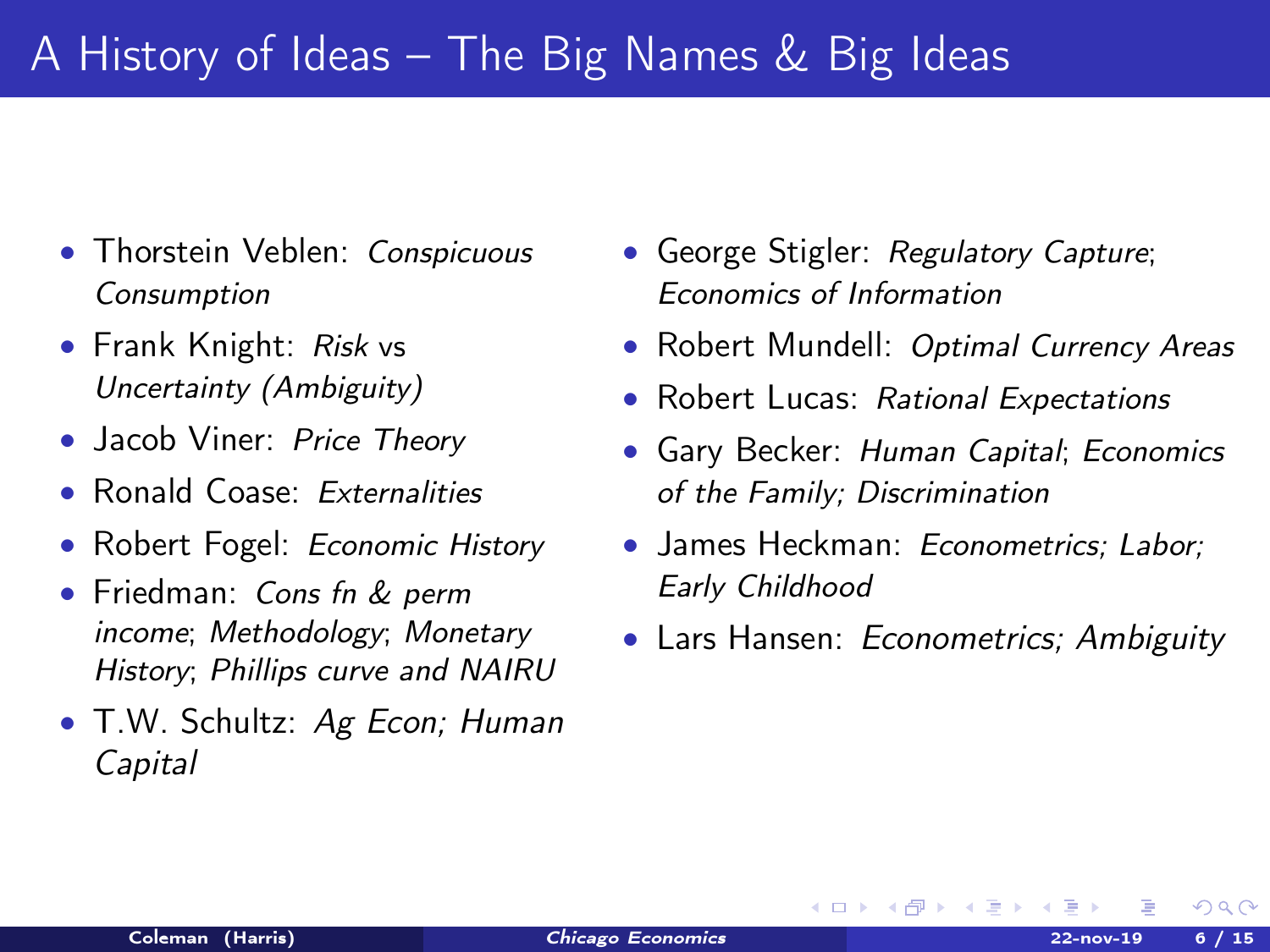# A History of Ideas – Lesser-Known Names

But also the ideas and some of the lesser-known names

- These are not the household names of Friedman, Becker, Lucas, Heckman. But it is because of these that Chicago is great
- Henry C. Simons: Quantity Theory of Money
- Paul Douglas: Cobb-Douglas function
- Wesley C. Mitchell
- Henry Schultz: The Theory and Measurement of Demand
- **Law & Economics** 
	- Aaron Director:  $I$  aw  $\&$ Economics
	- Edward Levi
	- Richard Posner
- Trade and Open-Economy Macro
	- Harry Johnson, Larry Sjaasted, D. Gale Johnson (also Ag Econ)
- Labor & Applied Micro
	- H. Gregg Lewis: Labor
	- Jacob Mincer, Al Rees
	- Sherwin Rosen
- Econometrics
	- Henri Theil
	- Arnold Zellner
	- Zvi Griliches
- Regulation (Stigler)
	- Victor Zarnowitz
	- Lester Telser
	- Sam Petlzman
- Consumer & Home Economics
	- Margaret Reid , Mary-Jean Bowman キロメ オ御き メモメ メモ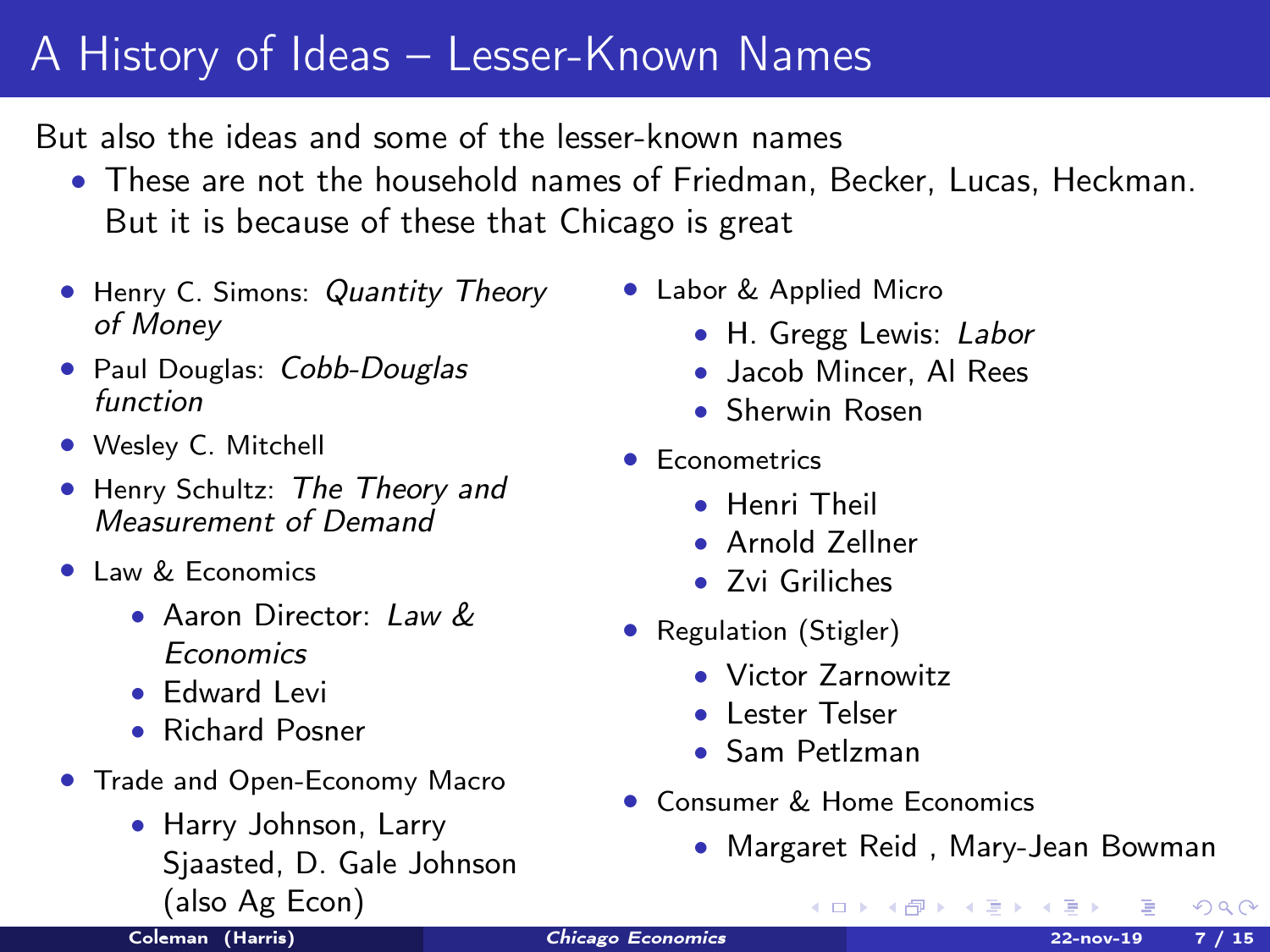### PRICE THEORY

- Seatbelt & Peltzman Effect
- Thinking about economic decisions

Jacob Viner, to Friedman, Becker, Murphy

### MICROECONOMICS

- Revealed Pref & Axioms
- Mathematics of economic decision-making

メロト メタト メミト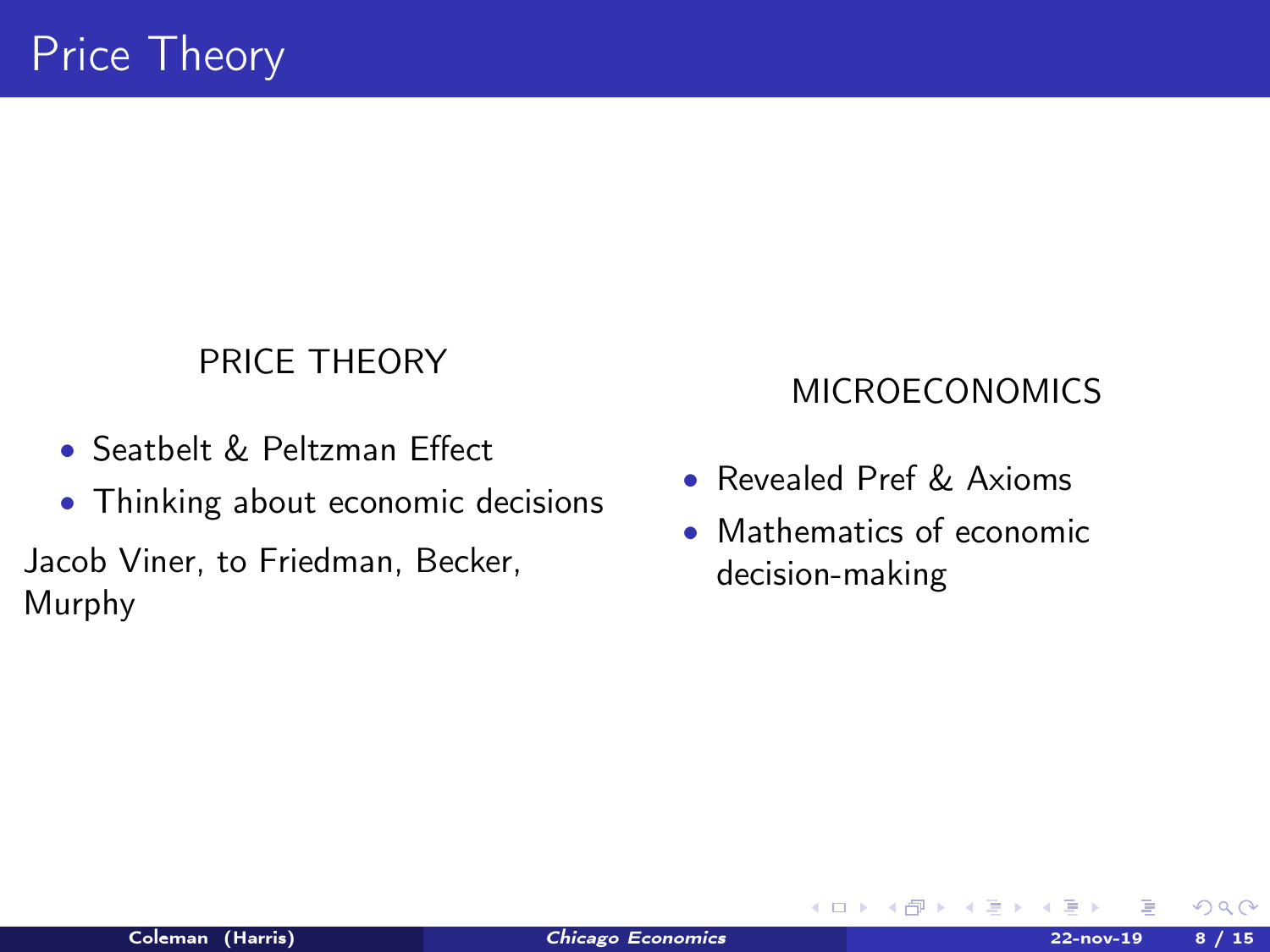Practical guides to some of the ideas:

- Human Capital (Gary Becker)
- Natural Rate of Unemployment (Milton Friedman)
- Permanent Income (Milton Friedman
- Vignettes available at www.hilerun.org/econ/chicagohistory (my site)

Heckman speaking at Harris 2017:

- Short clips: https://www.youtube.com/watch?v=ivzCmrY\_iAw&feature=youtu.be
- Full: https://www.youtube.com/watch?v=9N8GSDwGYzI&feature=youtu.be

 $\Omega$ 

キロメ メ御き メモチ メモチ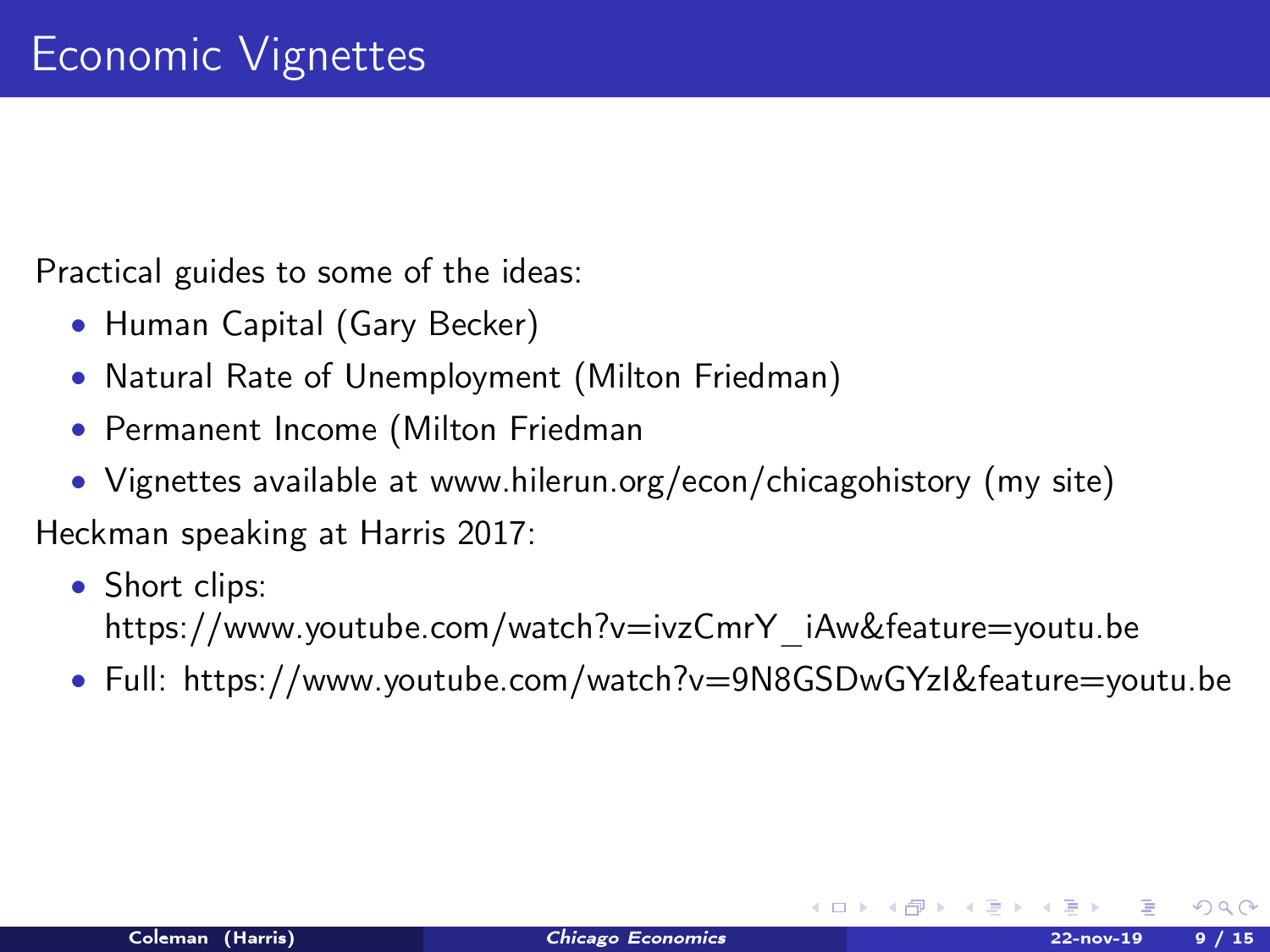#### <span id="page-11-0"></span>**O** [Overview](#page-2-0)

<sup>O</sup>[History of Ideas](#page-6-0)

**3 [Milton Friedman & Negative Income Tax](#page-11-0)** 



 $299$ 

**K ロ ト K 倒 ト K 差 ト K**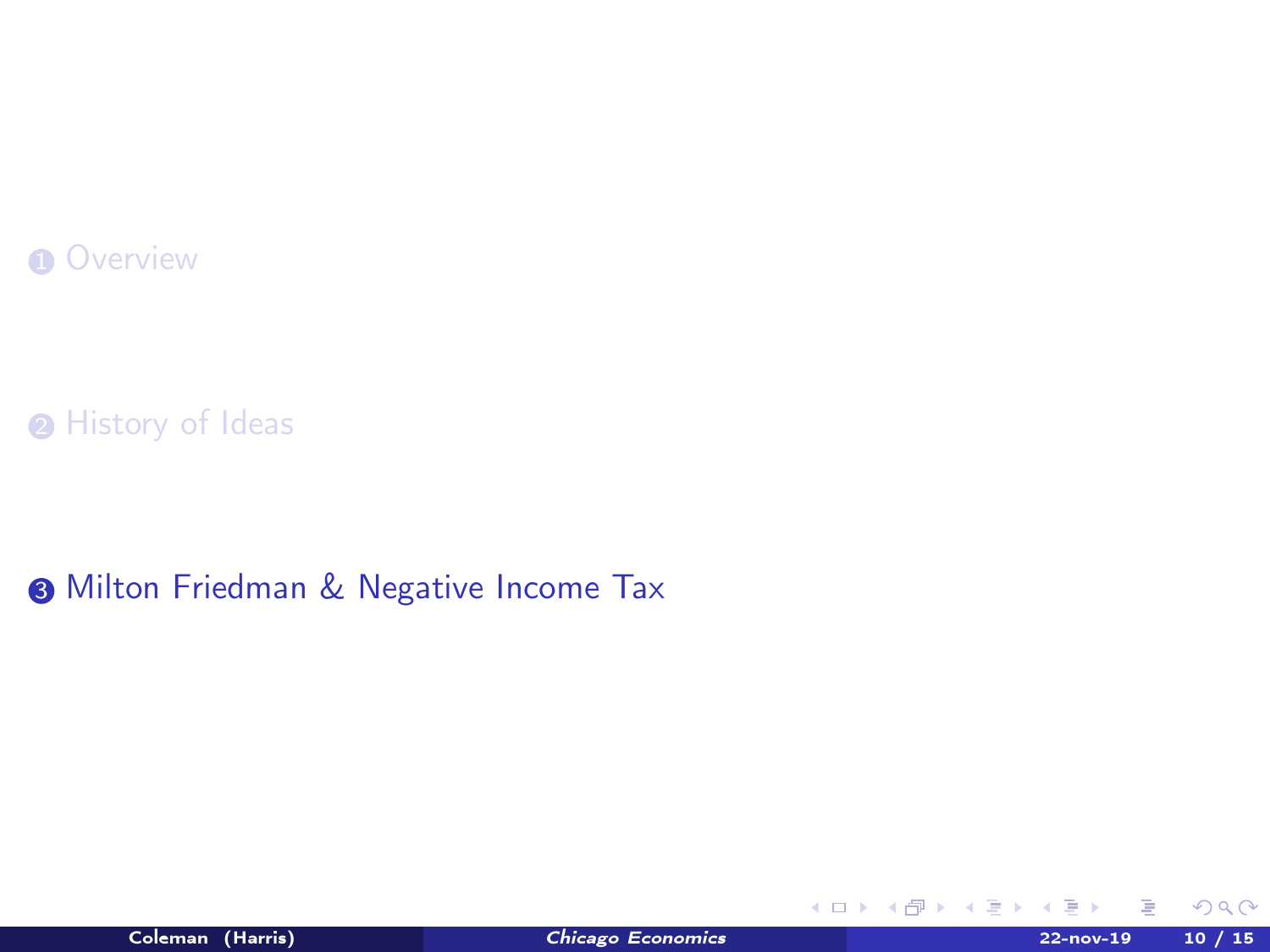There is a far better way to guarantee a minimum annual income to all than our present grab bag of programs

Modify standard income tax:

Income above Standard Deduction (\$24,400 for married)

Pay to Government  $-10\%$  for income just above SD

#### Income below Standard Deduction

| Receive from Government – fraction of difference $\tau \cdot (24, 400 - E)$ |          |               |                                   |          |  |  |  |
|-----------------------------------------------------------------------------|----------|---------------|-----------------------------------|----------|--|--|--|
| Friedman proposes 50%                                                       |          |               |                                   |          |  |  |  |
|                                                                             |          |               | Total 12.200 18.300 24.400 32.940 |          |  |  |  |
| Earn                                                                        | $\sim$ 0 | 12.200 24.400 |                                   | 36.600   |  |  |  |
| Gov Pay $12,200$ 6.100                                                      |          |               | $\sim$ 0                          | $-1.220$ |  |  |  |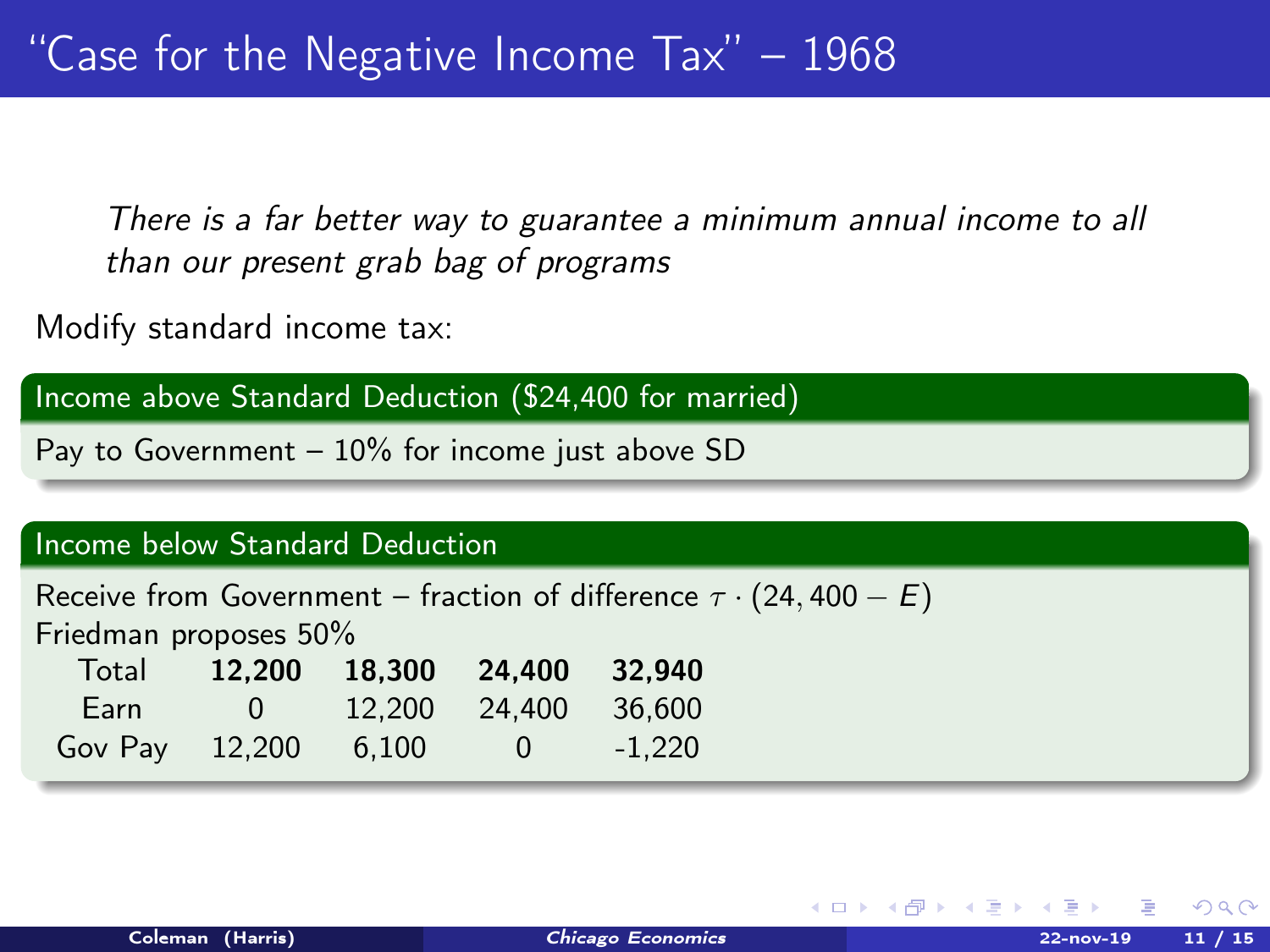Net effect: Universal Basic Income ("Universal Subsidy" or "Social Dividend")

- Even if earn zero, get minimum \$12,200 (\$24,400 / 2)
- Guarantees Minimum Income to everyone
	- Adjust Standard Deduction to adjust Minimum Income
- Friedman argues using tax system to administer is effective & efficient

 $\Omega$ 

**K ロ ▶ | K 何 ▶ | K ヨ ▶ |**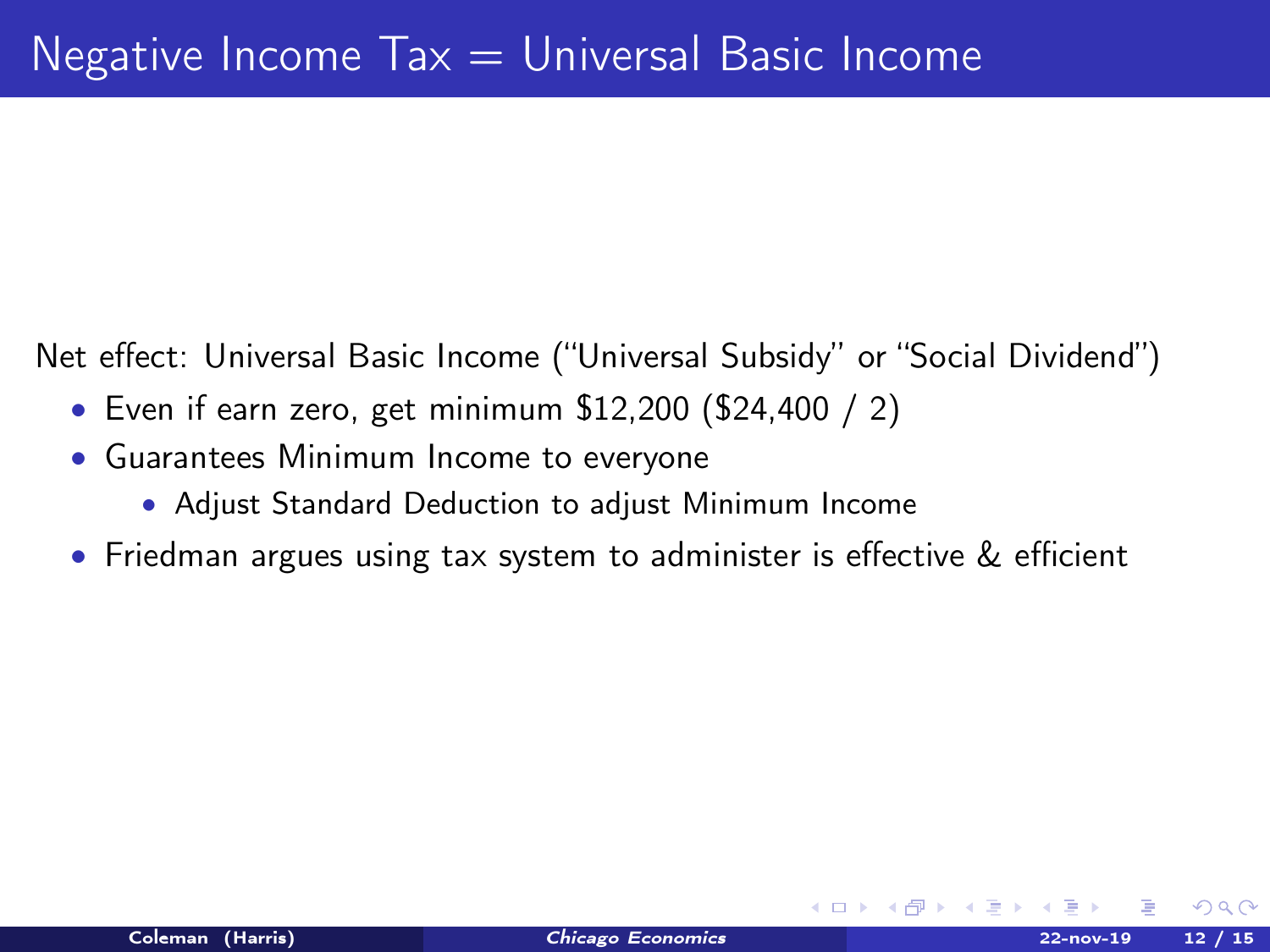Friedman argues

- Simplifies current grab-bag of benefits
- Uses existing tax system
- Provides incentive to work (get to keep 50% of any earnings below \$24,400)

Arguments based largely on economic efficiency

- Government supports "poor" and transfers income
- This is more effective and efficient method
	- Uses cash rather than "in-kind" (e.g. Food Stamps (SNAP))
		- Strong argument to let individuals make their own rather than gov't saying "spend on food, ..."
		- Partly addressed since 1968
	- Uses existing income tax system
		- Reduces bureaucracy (cost)
		- Reduces temptation to use programs for other political ends

 $\Omega$ 

メロト メ都 トメ ミトメ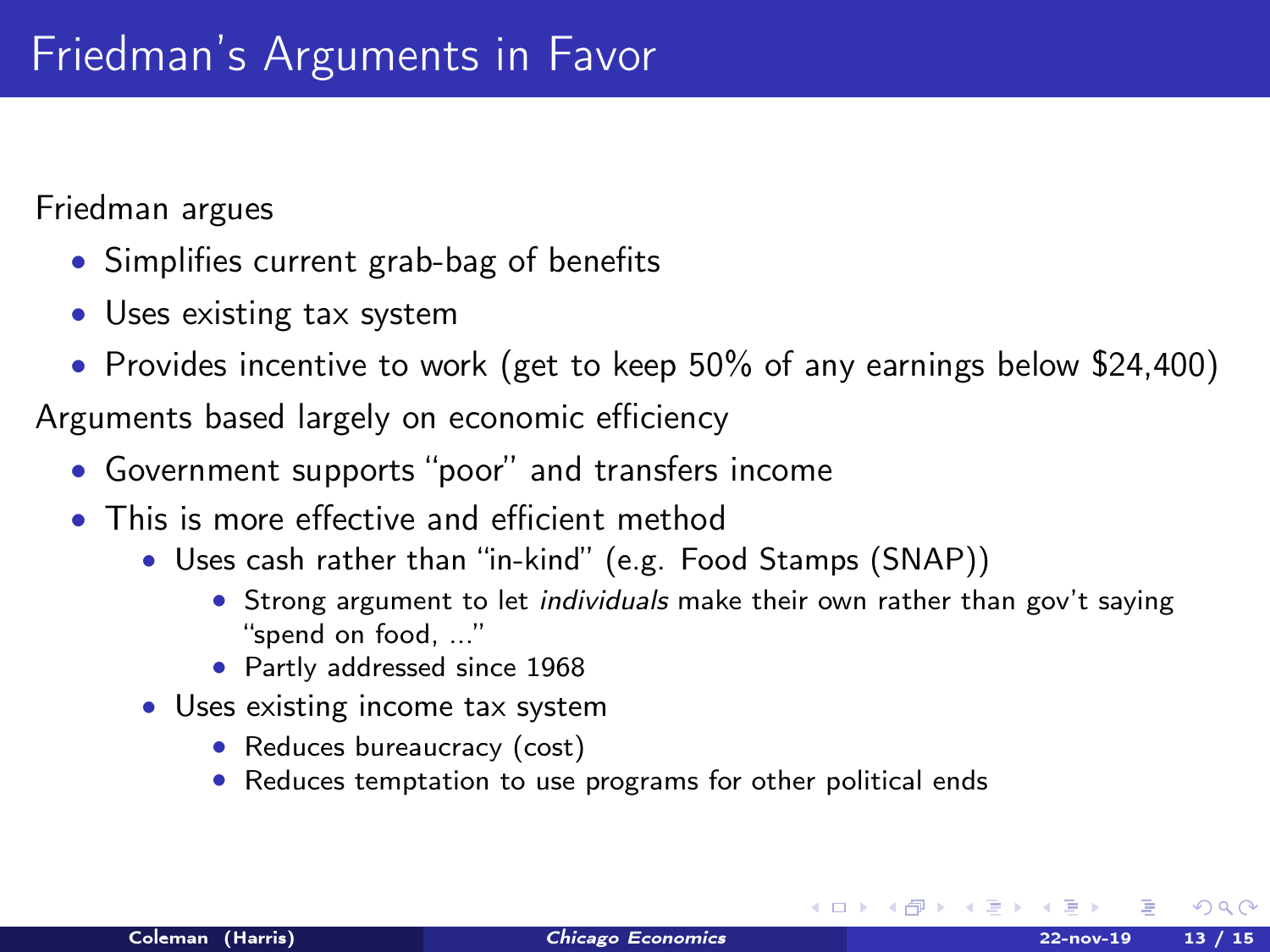EITC enacted 1975, expanded since One of the largest US anti-poverty programs Sounds like a Negative Income Tax (and is in some respect)

• Negative tax rate on wages rather than income

Does not provide UBI – excludes those who don't work

- Positive: provides incentive to work ("deserving poor")
	- Politically easier
- Negative: does not help those who do not work
	- Displaced workers, out of work due to "globalization"

 $\Omega$ 

**K ロ ト K 何 ト K ヨ ト**